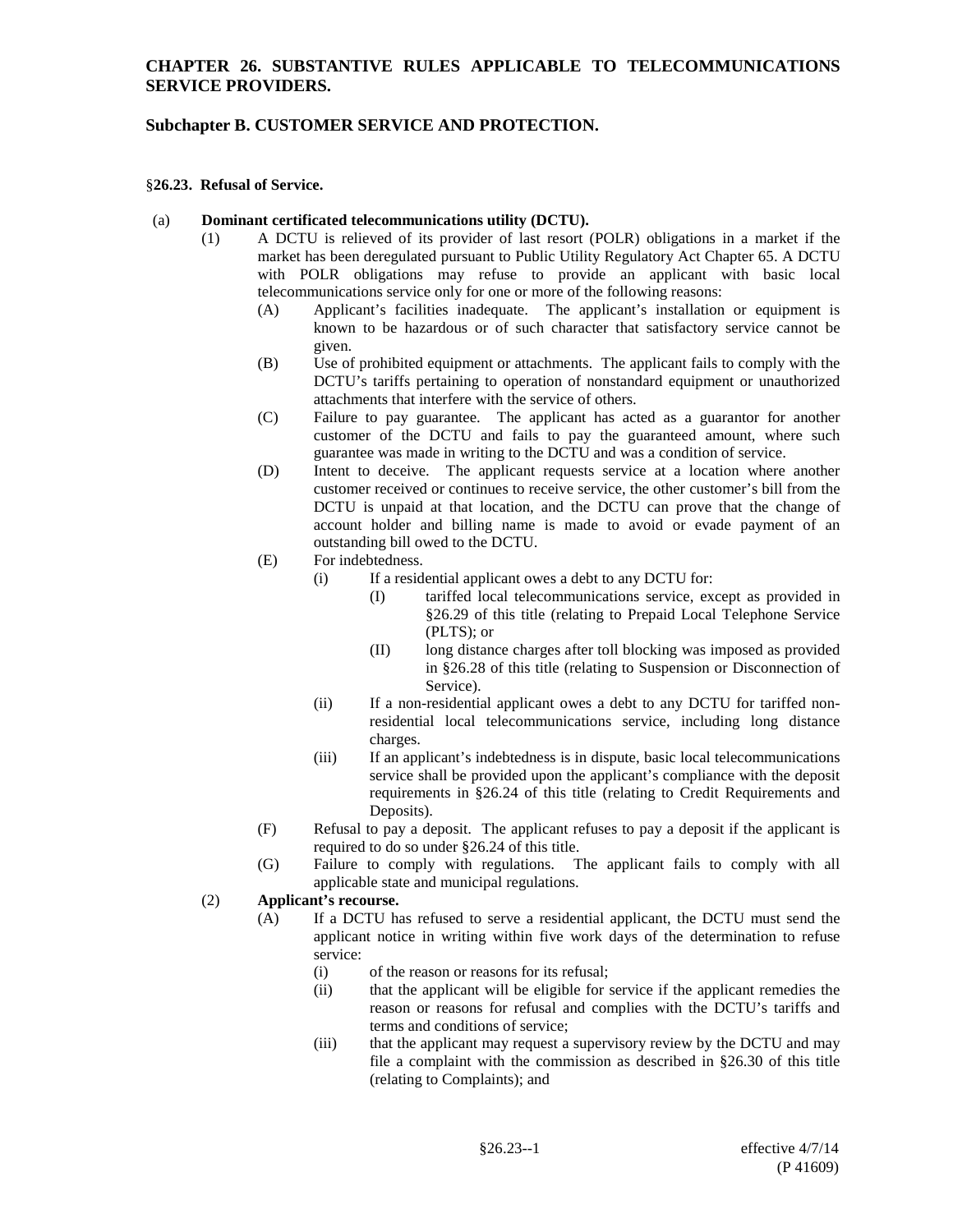## **Subchapter B. CUSTOMER SERVICE AND PROTECTION.**

- (iv) that no telecommunications utility is permitted to:
	- (I) refuse service on the basis of race, color, sex, nationality, religion, marital status, income level, or source of income; nor
	- (II) unreasonably refuse service on the basis of geographic location.
- (B) Additionally, the DCTU must inform applicants eligible for prepaid local telephone service under §26.29 of this title that this service is available if they are not otherwise eligible for basic local telecommunications service.
- (3) **Insufficient grounds for refusal to serve.** The following are not sufficient grounds for refusal of basic local telecommunications service to an applicant by a DCTU:
	- (A) delinquency in payment for service by a previous occupant of the premises to be served;
	- (B) failure to pay for any charges that are not provided in the DCTU's tariffs on file at the commission;
	- (C) failure to pay a bill that includes more than six months of underbilling unless the underbilling is the result of theft of service by the applicant;
	- (D) failure to pay the bill of another customer at the same address except where the change of account holder and billing name is made to avoid or evade payment of that bill; and
	- (E) failure of a residential applicant to pay for any charges other than for local telecommunications service except for long distance charges incurred after toll blocking was imposed as provided in §26.28 of this title.

#### (b) **Nondominant certificated telecommunications utility (NCTU).**

- (1) This subsection does not apply to a deregulated company holding a certificate of operating authority or to an exempt carrier under PURA §52.154.
- (2) An NCTU may refuse to provide an applicant with basic local telecommunications service for:
	- (A) the applicant's failure to comply with all applicable federal, state, and municipal regulations; or
	- (B) any other reason that does not violate applicable federal, state, or municipal statutes, rules, or regulations.

# (3) **Applicant's recourse.**

- (A) If an NCTU who offers residential service has refused to provide a residential applicant with basic local telecommunications service, the NCTU must inform the applicant of the determination to refuse service:
	- (i) of the reason or reasons for its refusal; and
	- (ii) that the applicant will be eligible for service if the applicant remedies the reason or reasons for refusal and complies with the NCTU's terms and conditions of service.
- (B) The information required by subparagraph (A) of this paragraph shall be sent to the applicant in writing within five working days, if required by the federal Equal Credit Opportunity Act, 15 U.S.C. §1691 et seq., or if it is requested by the applicant. The NCTU shall inform the applicant that the applicant may request a supervisory review by the NCTU and may file a complaint with the commission as described in §26.30 of this title.
- (4) **Insufficient grounds for refusal to serve.** The following are not sufficient grounds for refusal of basic local telecommunications service to an applicant by an NCTU:
	- (A) delinquency in payment for service by a previous occupant of the premises to be served;
	- (B) failure to pay for any charges that are not provided in the NCTU's tariffs;